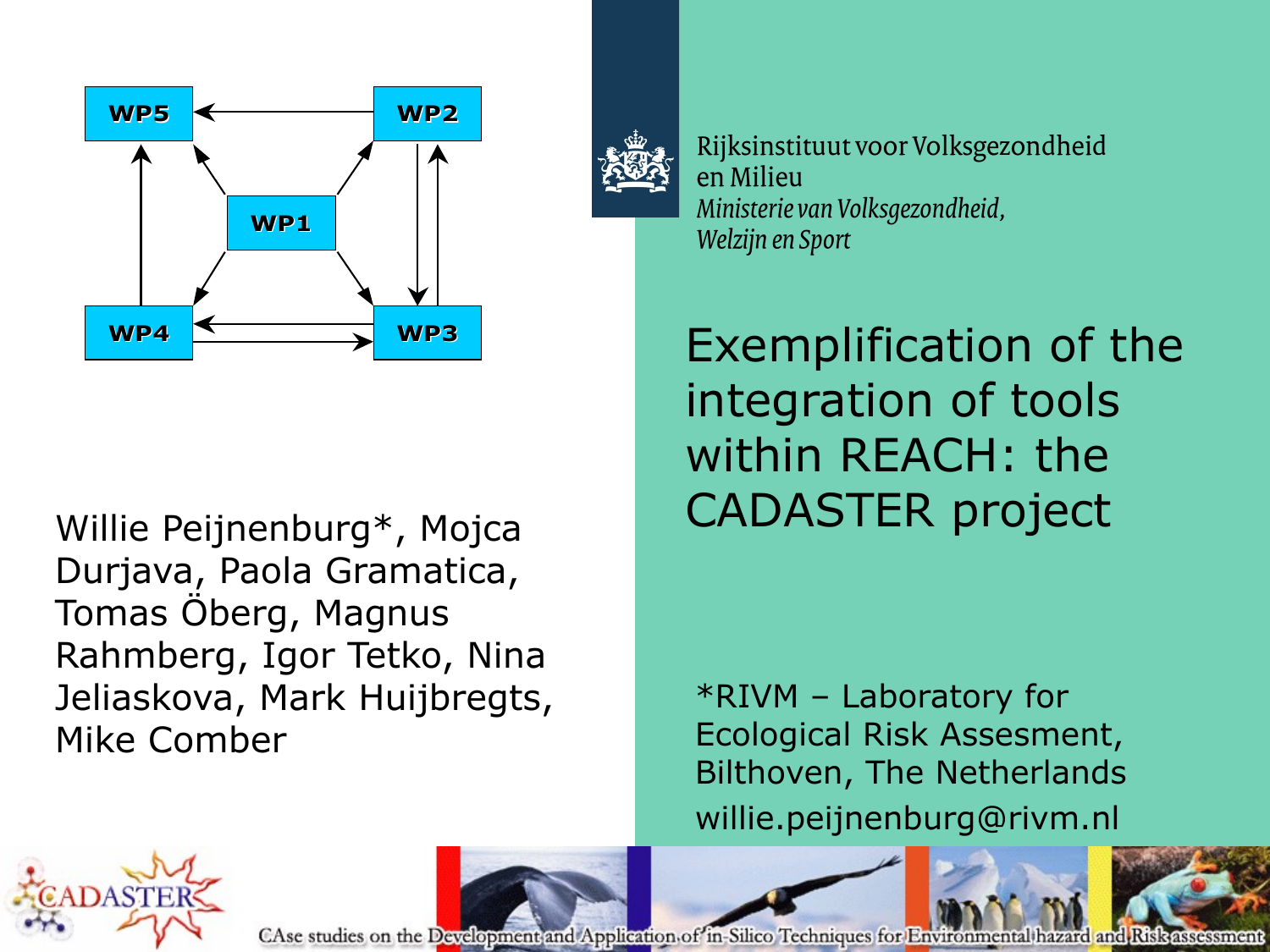

### CADASTER: Exemplification of tools within **REACH**

#### **CADASTER: CAse studies on the Development and Application of**  *in-Silico* **Techniques for Environmental hazard and Risk assessment**

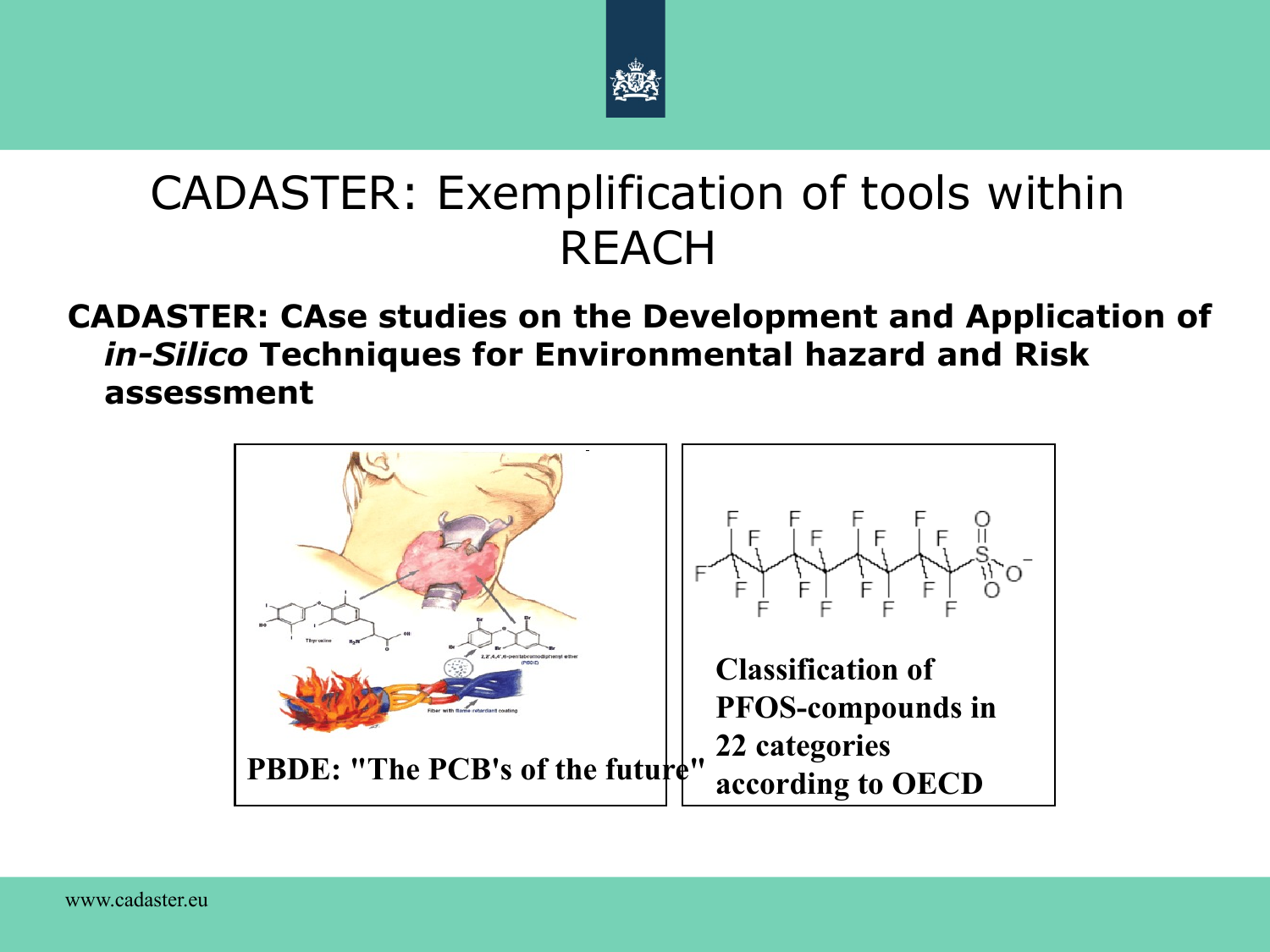



## **REACH**

#### **Registration, Evaluation, Authorisation and Restriction of Chemicals**

REACH requires demonstration of safe manufacture and use of chemicals

REACH based on precautionary principle, aims at achieving proper balance between social, economic and environmental objectives

#### REACH aims to optimise the use of scarce and scattered info on substances

REACH aims to minimise animal testing by optimal use of info on "related" compounds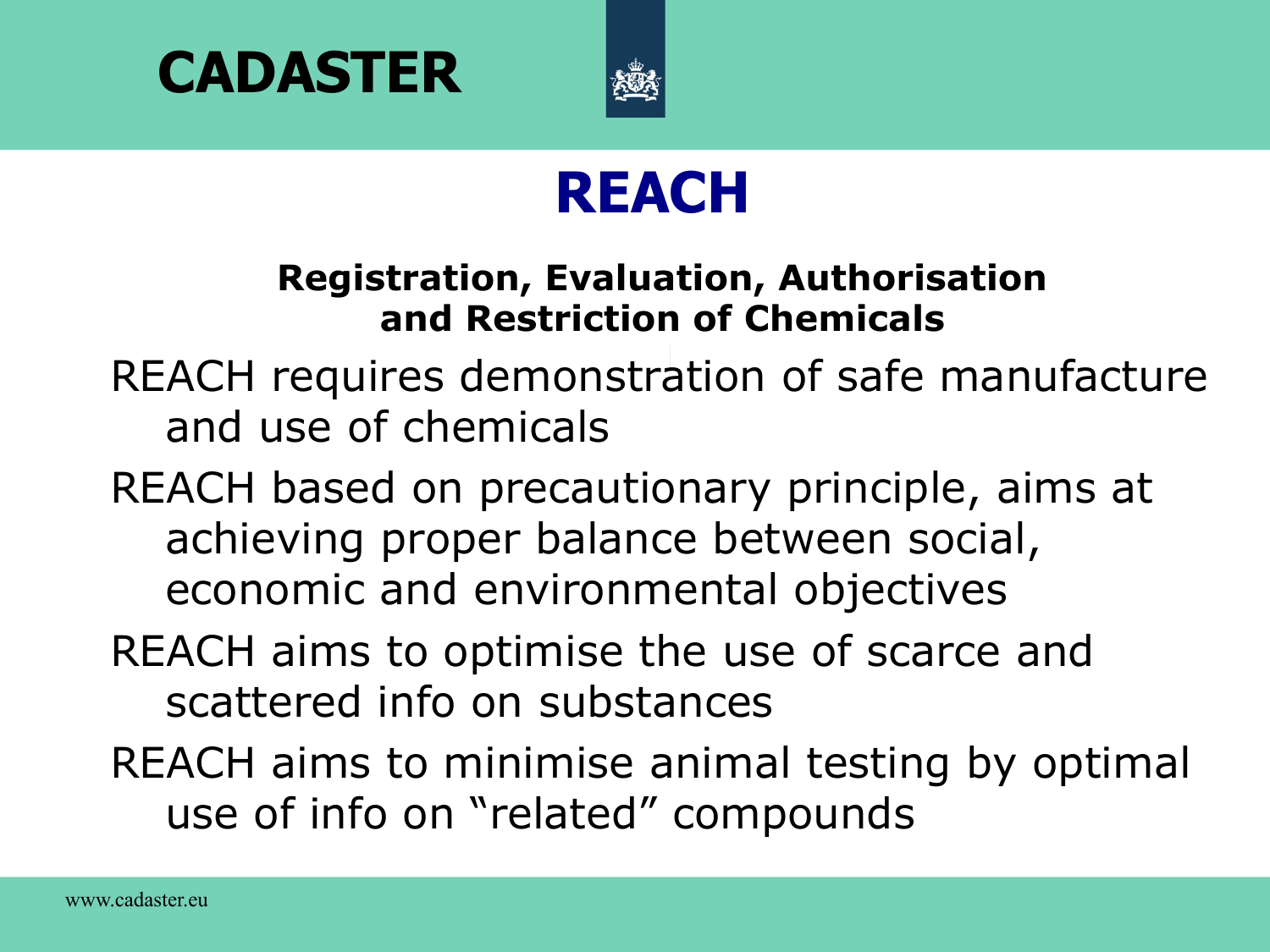



#### **Intelligent Testing Strategies (ITS)**

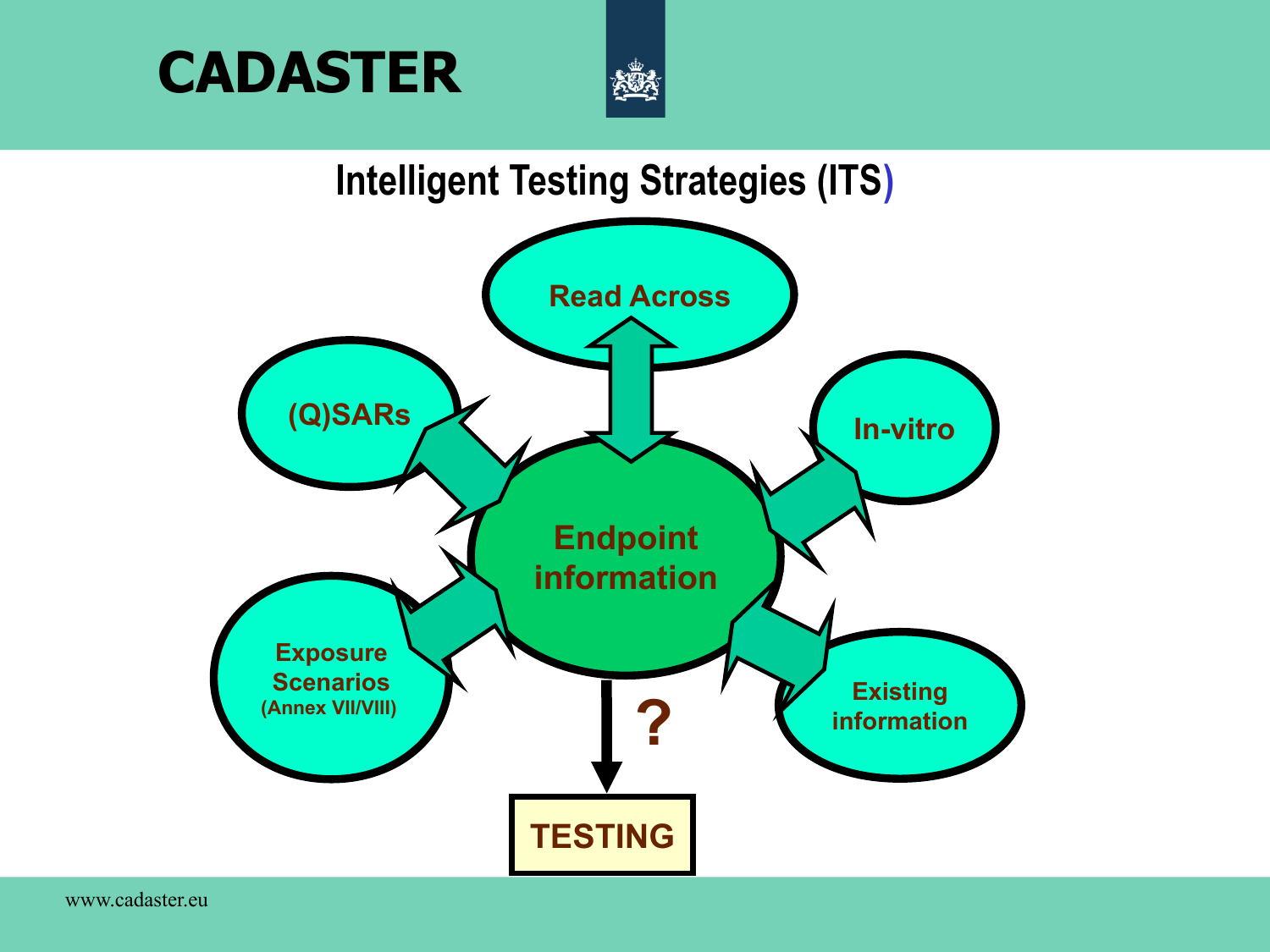

#### **Goals:**

●Exemplify the integration of information, models, strategies for safety-, hazard-, risk assessment for large numbers of substances

●Carry out "real" risk assessment for large numbers of substances according to the basic philosophy of REACH: < costs, animal testing, time

●Exemplify how to increase non-testing information whilst quantifying and reducing uncertainty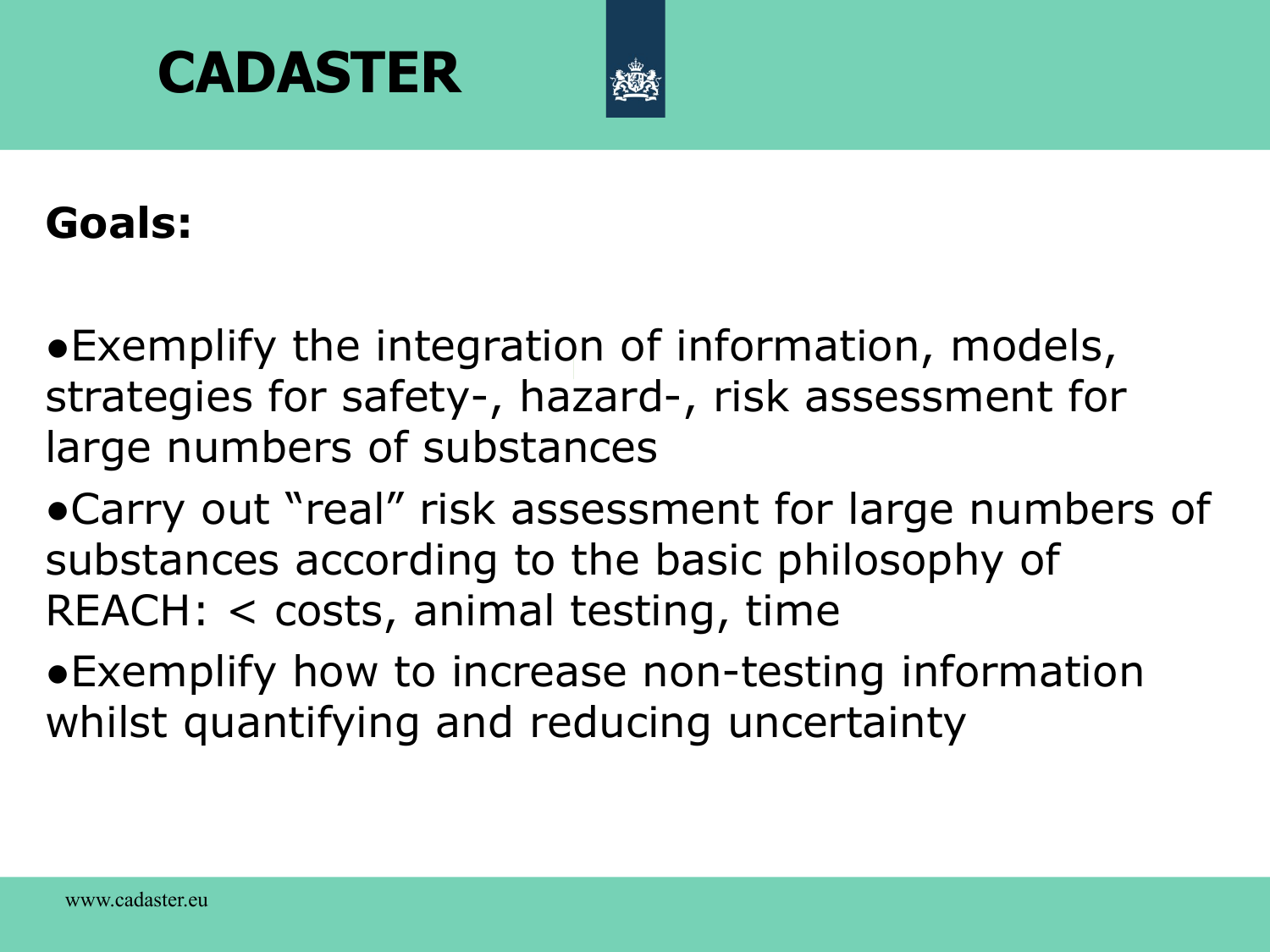

#### Aim:

Provide full environmental hazard and risk assessment according to the REACH philosophy for chemicals belonging to 4 classes of emerging chemicals:

•1 – Polybrominated diphenylethers (PBDE), hydrophobic chemicals that pose a threat to man and the environment.

●2 - Perfluoroalkylated substances and their transformation products, like perfluoroalkylated sulfonamides, alkanoic acids, sulfonates. Persistent hydrophilic compounds that may be toxic for man and environment.

●3 – Substituted musks/fragrances; a heterogenic group of chemicals of varying composition like substituted benzophenones, polycyclic musks, terpene derivatives. Common emission pattern in the environment.

●4 - Triazoles/benzotriazoles: increasingly used as pesticides and anti-corrosives.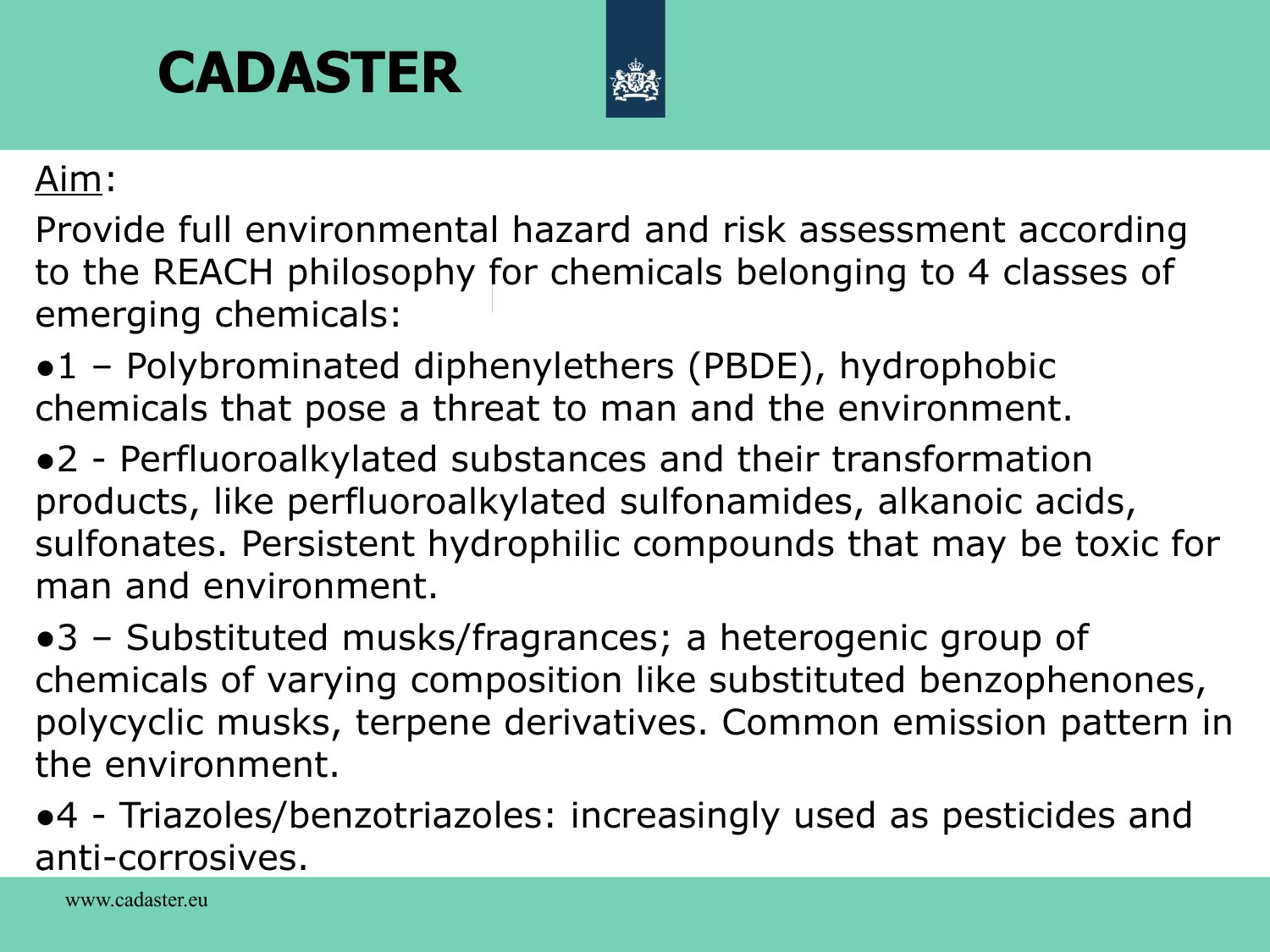

#### **Outcome:**

DSS – regularly updated for new compound classes:

- -New testing strategies
- -New testing data
- -New models

-Actual integrated evaluations, including uncertainty and variability

#### -On-line and stand-alone tool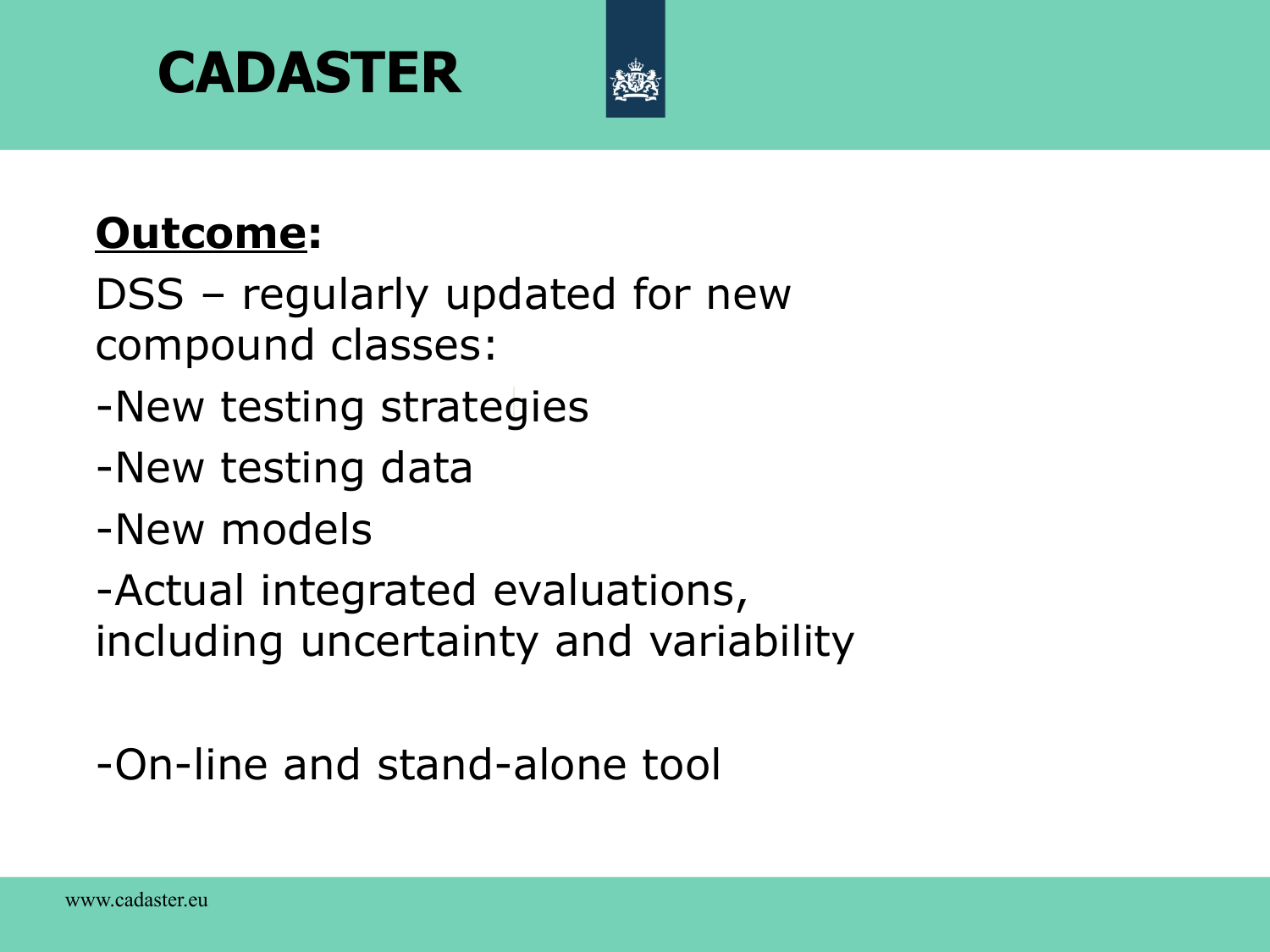



## **Activities**

- 1: **Collection of data and models**
- Experimental data intrinsic hazards Screening Initial Data Set Dossier (SIDS)
- Models Screening Initial Data Set Dossier (SIDS)
- Generation new data essential for validation and proper hazard/risk assessment
- Database data/models: dissemination purposes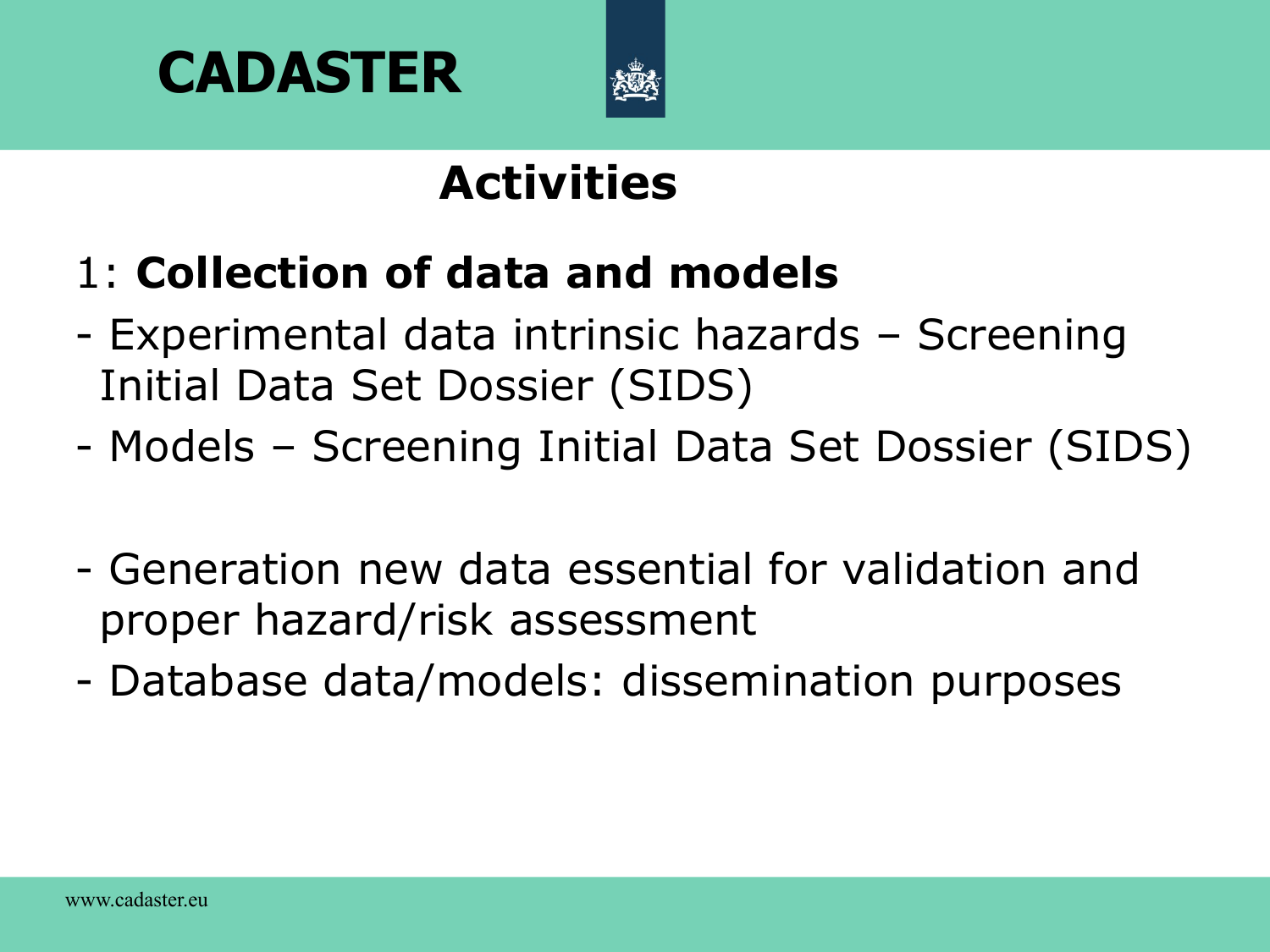



## **Activities**

## 2: **Development/validation QSAR models**

- Evaluate performance
- Similarity analysis and multivariate ranking methods for identification of priority chemicals to orient the experimental testing
- Develop new QSARs where gaps are identified due to lack of existing models or due to models of insufficient quality.
- Documentation of the performance of the (final) models selected and developed.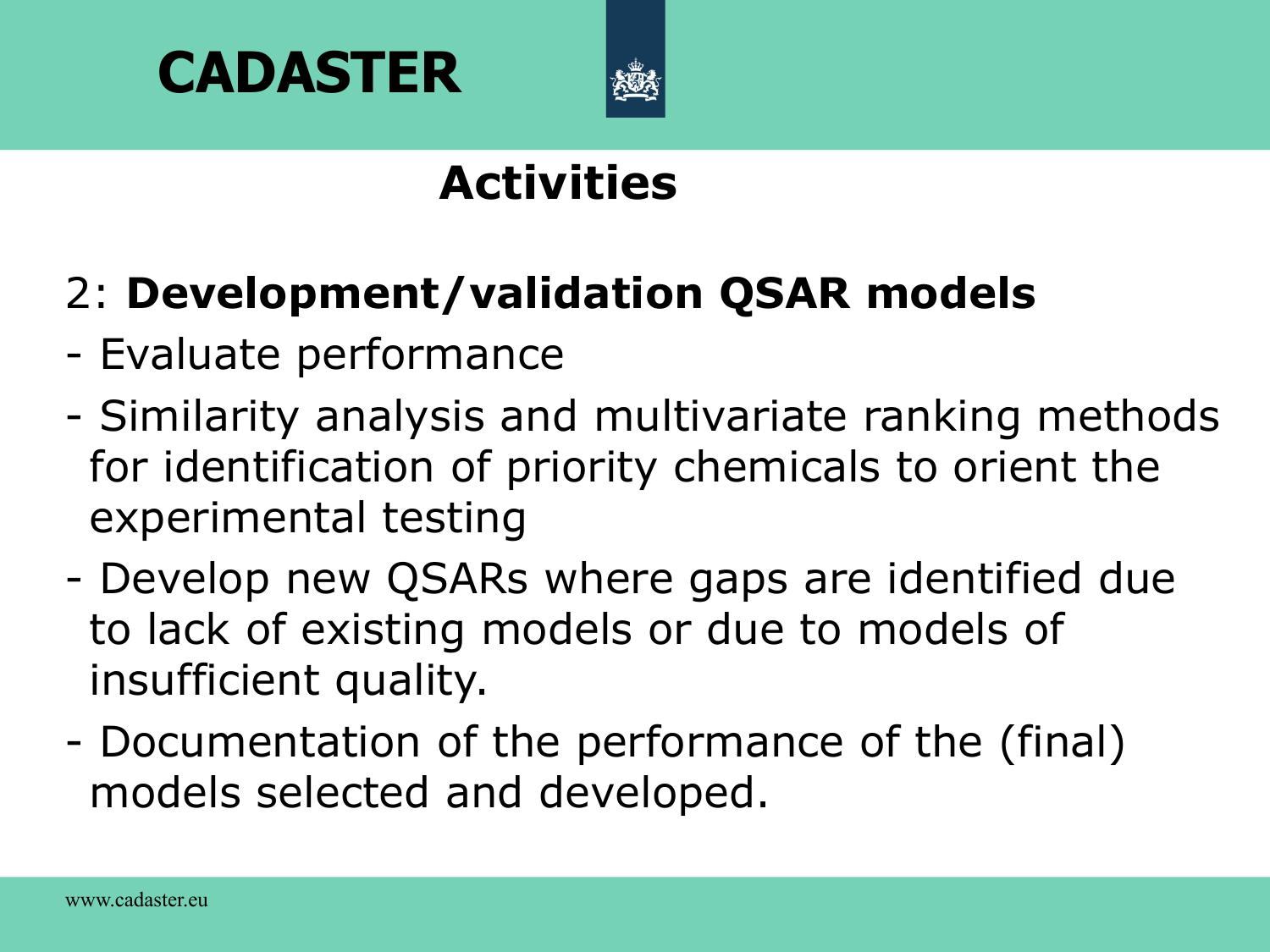

# **Activities**

- 3: **Integration of QSARs within hazard and risk assessment**
- Integration in probabilistic risk assessment framework: characterize variability/ uncertainty, sensitivity analyses, modeling of variability with regard to application in SSDs
- Evaluate ECETOC TRA screening RA tool
- Evaluate methods and decision points for establishing scientific validity and applicability domains for QSAR models
- Explore possibilities for economic valuation of substitution of chemicals from within chemical classes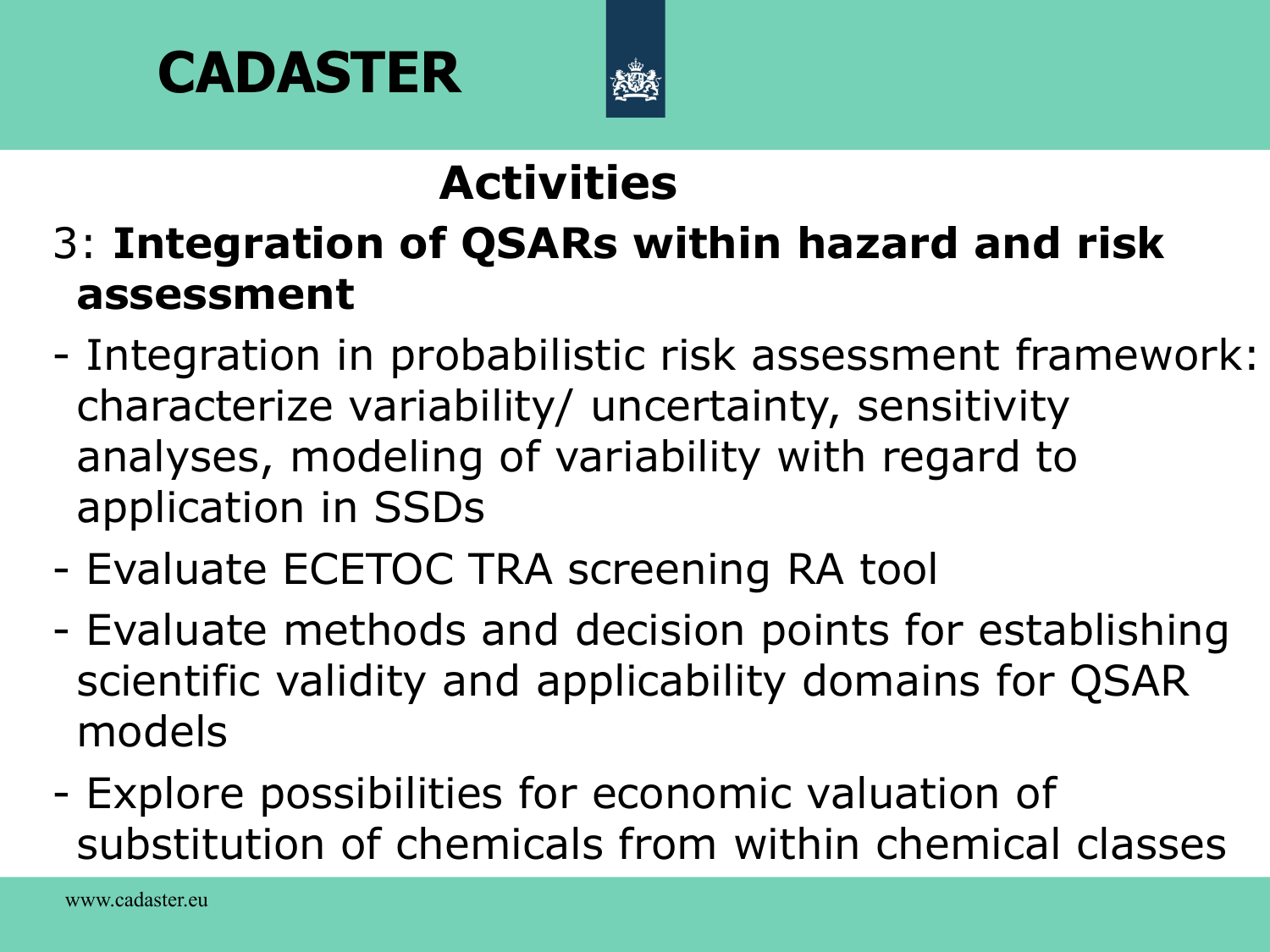



## **Activities**

- 4: **Outreach:** website, newsletters/ workshops, standalone tools for dissemination of project results
- Development of on-line, stand-alone DSS: develop, publish, use QSAR/QSPR models for REACH
- Integration of the developed models with the QSAR Application Toolbox developed by OECD: establish the com-patibility of the models with the (Q)SAR Model Reporting Format (QMRF) format
- Provision of a sustainable dissemination of project results by the WWW and as stand-alone tools
- www.cadaster.eu - Communication including newsletters and workshop(s).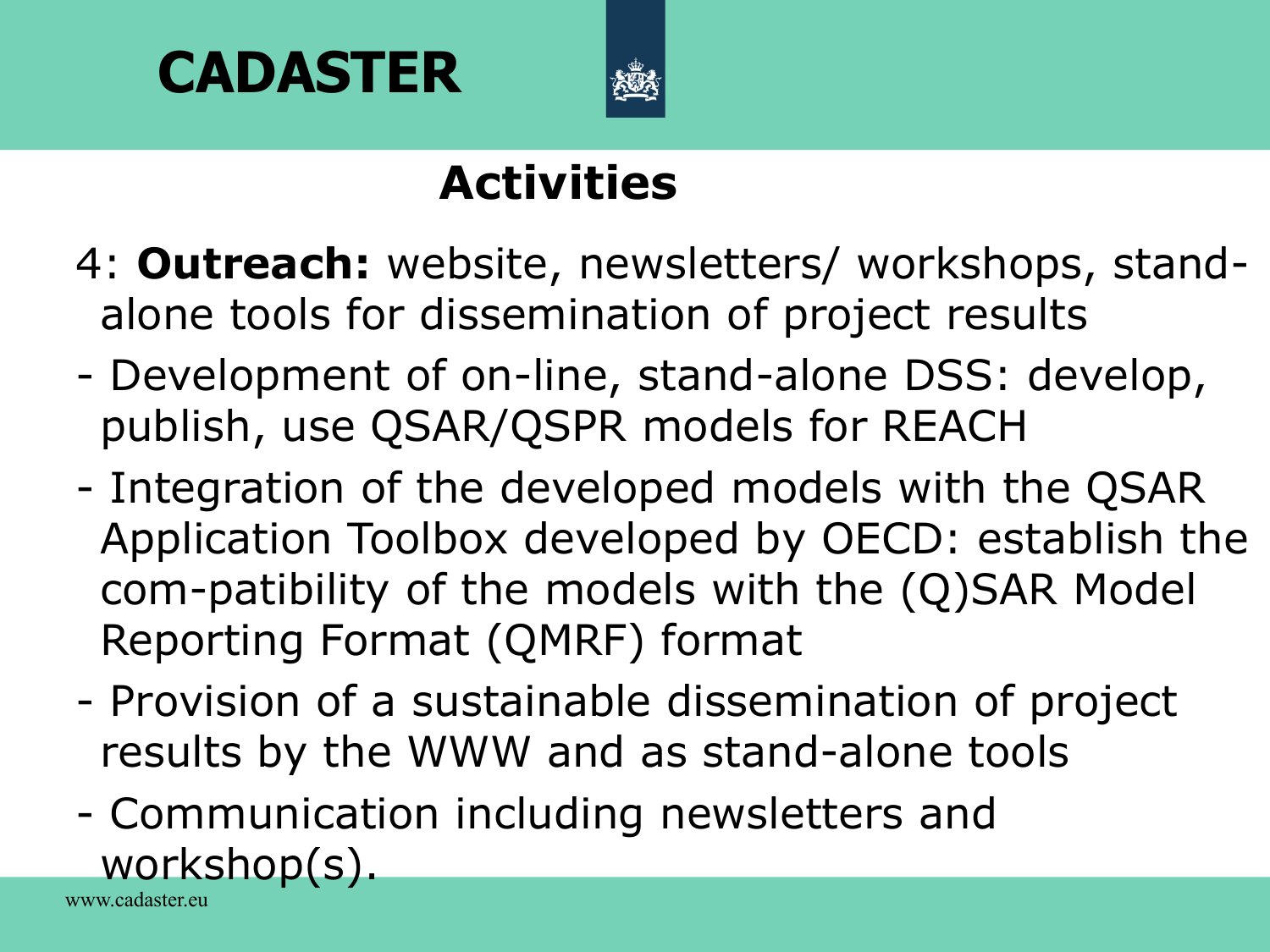



## **Some findings**

- -Lack of sufficient data for relevant endpoints
- -Lack of models for relevant endpoints and relevant chemical classes
- -Difficult to obtain data from industry
- > 7500 data entries relevant for RA 4 classes
- Overview of suited (Q)SAR models available
- Identified: need for new/improved models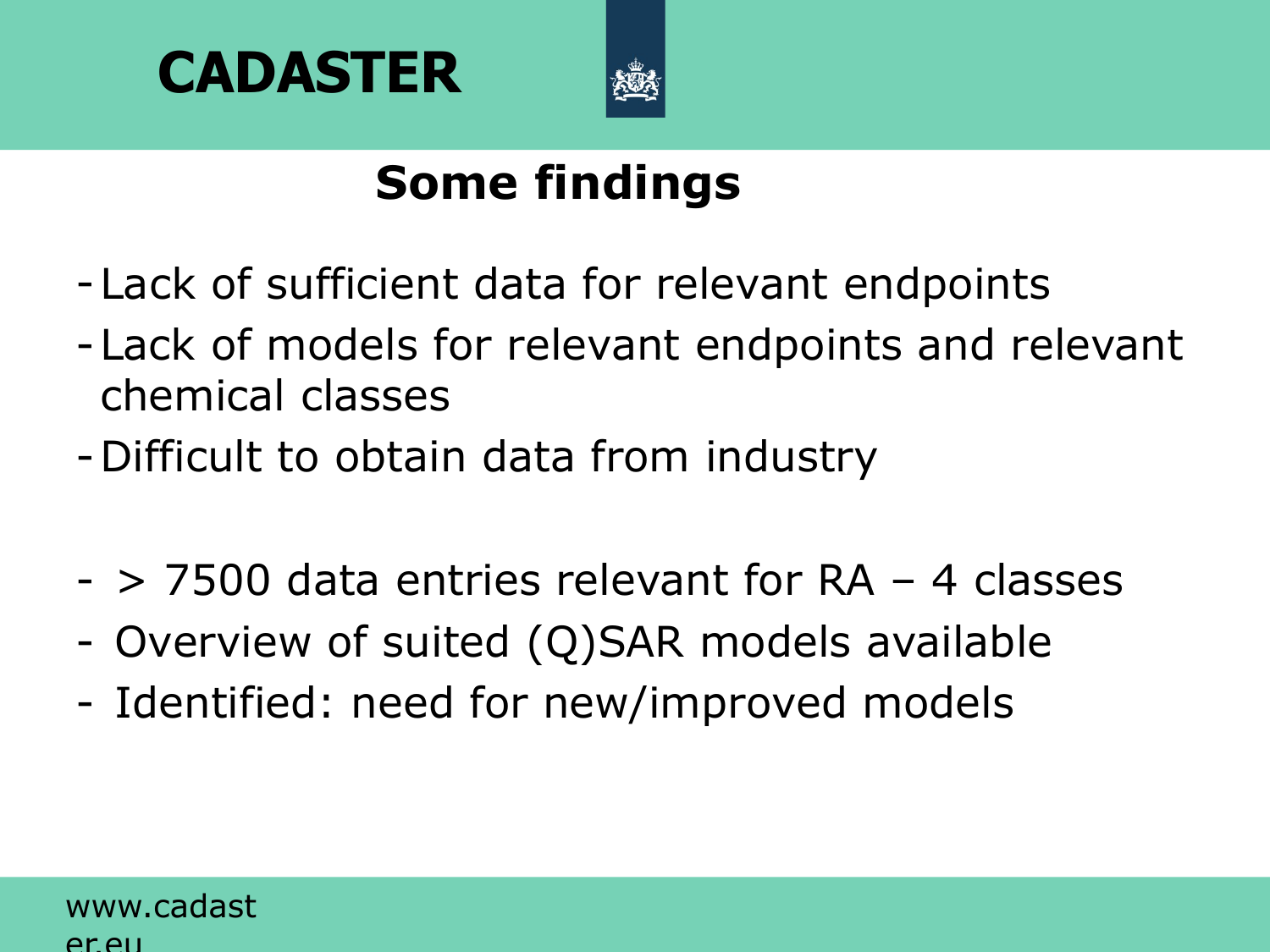



**Toxicity testing of PerFluorinated Compounds**

# **Strategy:**

1 – Experimental design: PCA + read across toxicity data other (rodent) species

- 2 Selection of ideal set of test compounds
- 3 Acquiring test compounds
- 4 Design non-ideal set of test compounds
- 5 Toxicity assessment
- 6 Modelling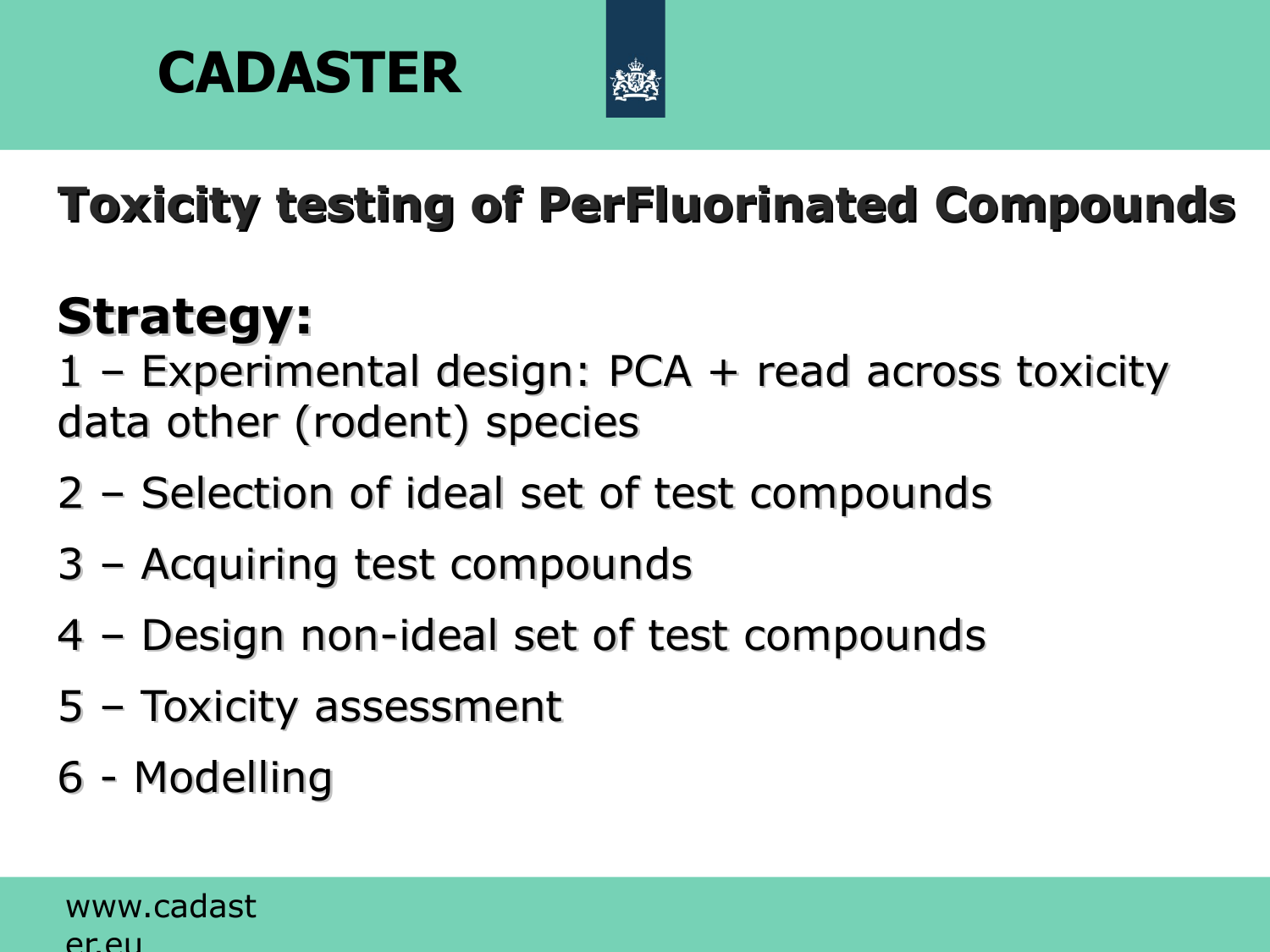



## **Work of University of Insubria**

- Inhalation study: 4 descriptors based MLR model
	- Hydrophobicity (M*log*P) negative
	- Electronegativity (Jhetv, X3v and MATS1e)  $\rightarrow$ positive
- Oral study: 4 descriptors based MLR model
	- Fingerprint descriptors representing frequency of atom pairs like C-C, C-F and C-O are prominent
- 376 extra PFCs predicted including PFCs listed in **ECHA**
- Prediction and prioritization of toxic PFCs based on rodents toxicity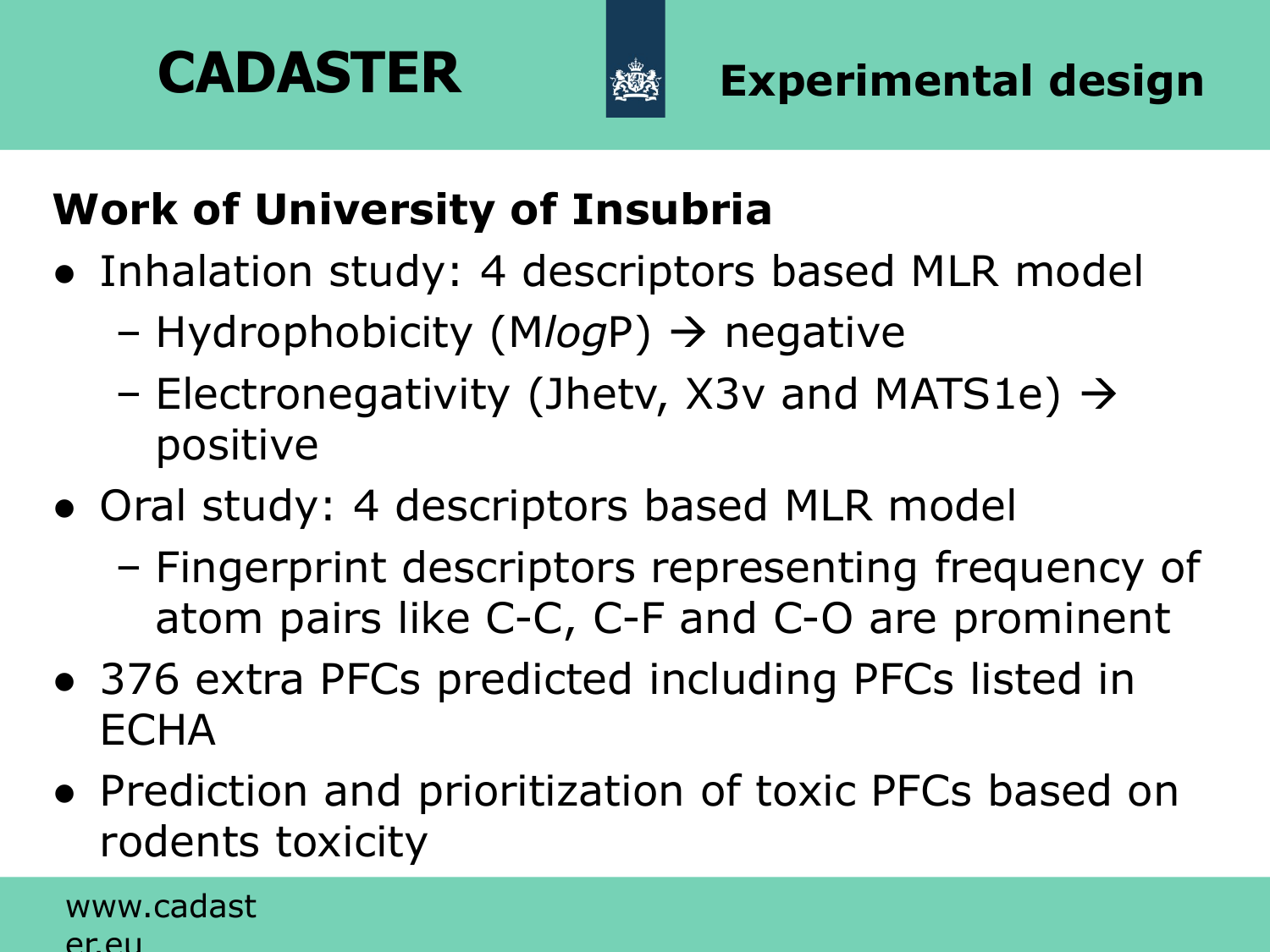



er.eu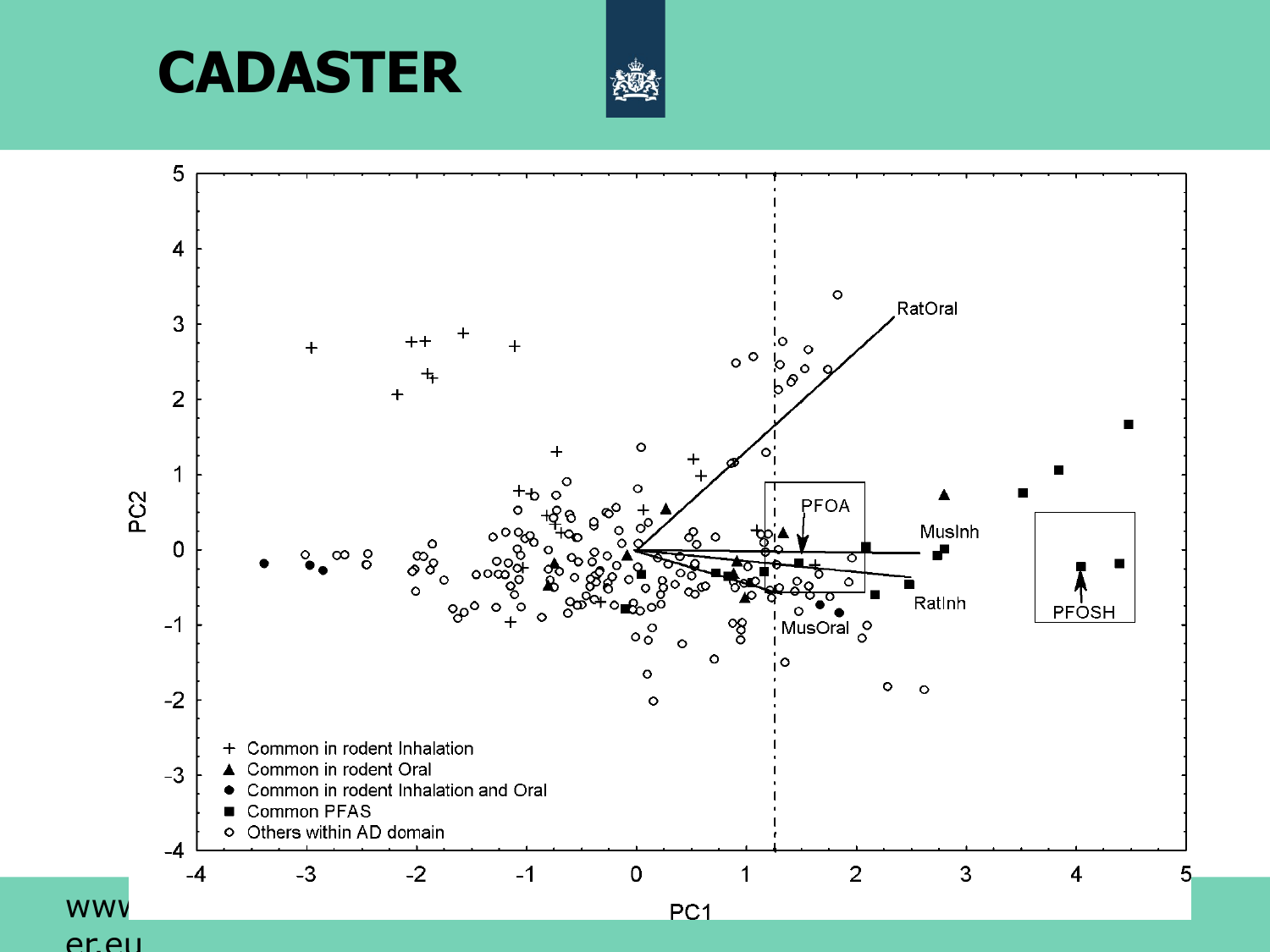



375-73-5

F

F

F F







F

F F F







O

OH











 $F^{\prime}$ F

F

F F

6





www.cadast er.eu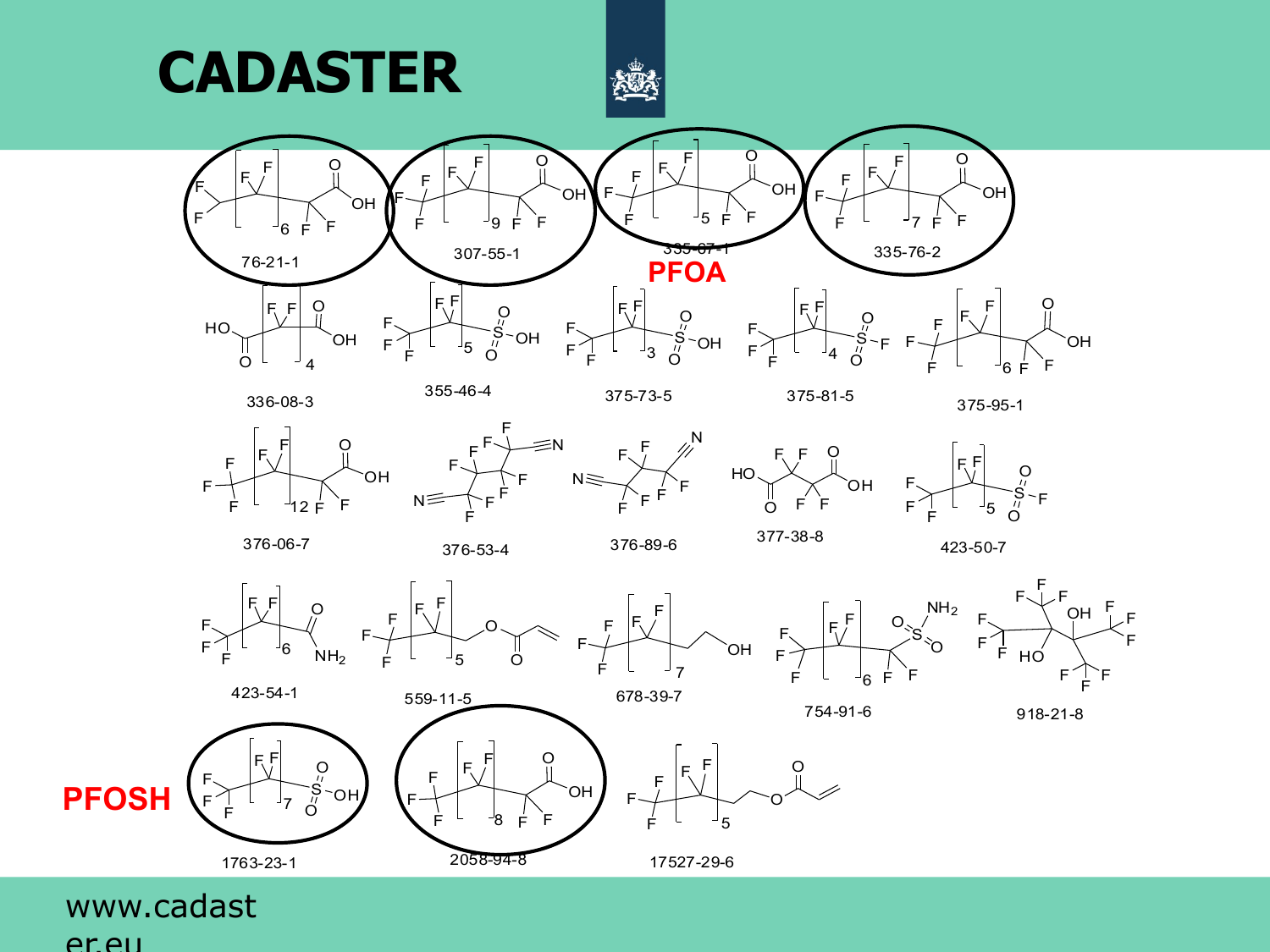**CADASTER EXAGON descriptors** 

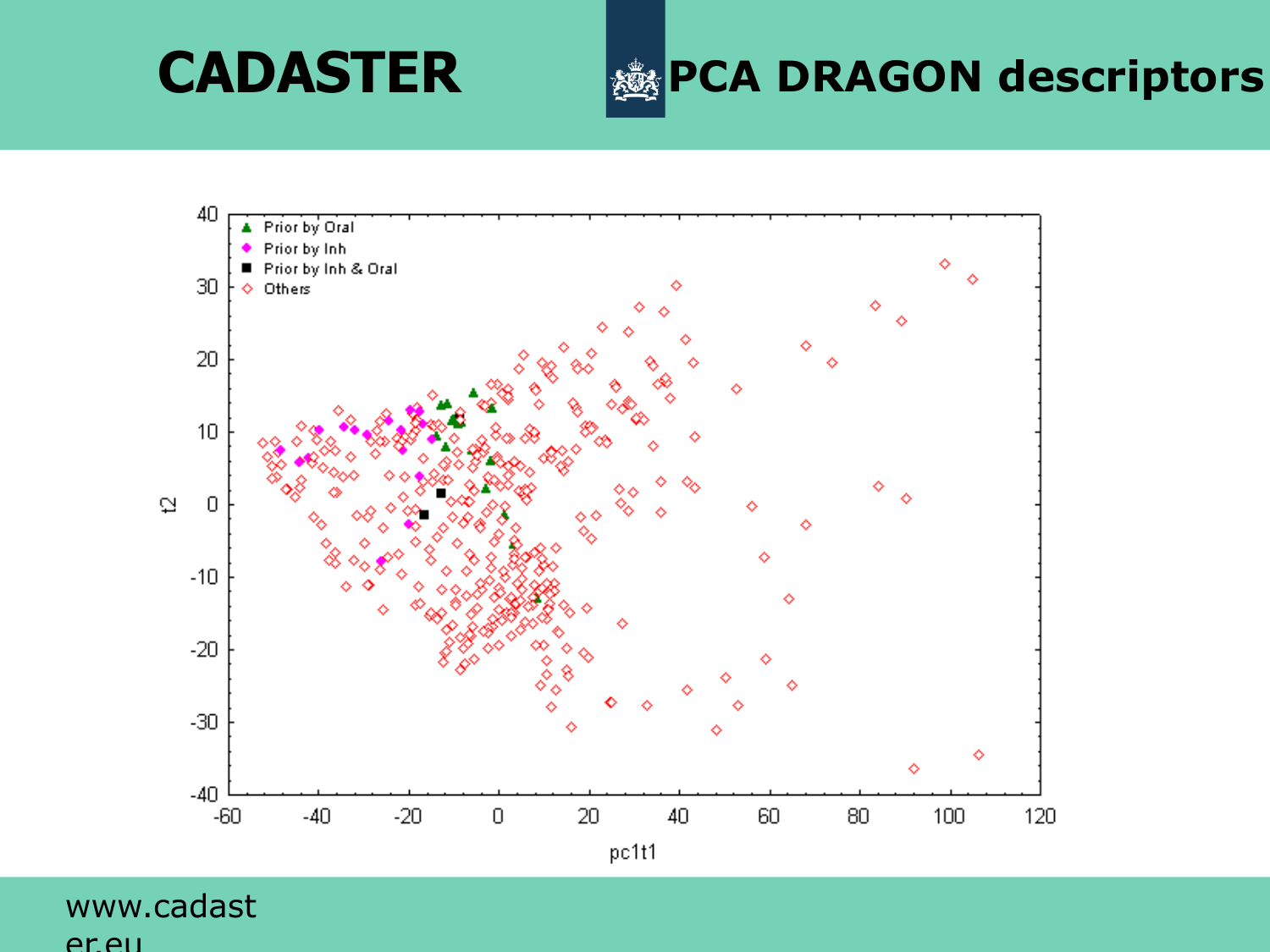



## **Extended set of compounds**



Butanoic acid, heptafluoro-, ethyl ester

Methacrylic acid, 2,2,3,3,4,4,4 heptafluorobutyl ester

3,3,4,4,5,5,6,6,7,7,8,8,8- Tridecafluoro-1-octanethiol

1H,1H,2H,3H,3H-Perfluorononane-1,2-diol; 97%

1H,1H,2H,2H-Perfluorooctyl isobutyrate

2,2,3,3,4,4,5,5,6,6,7,7- Dodecafluoro-1,8 octanediol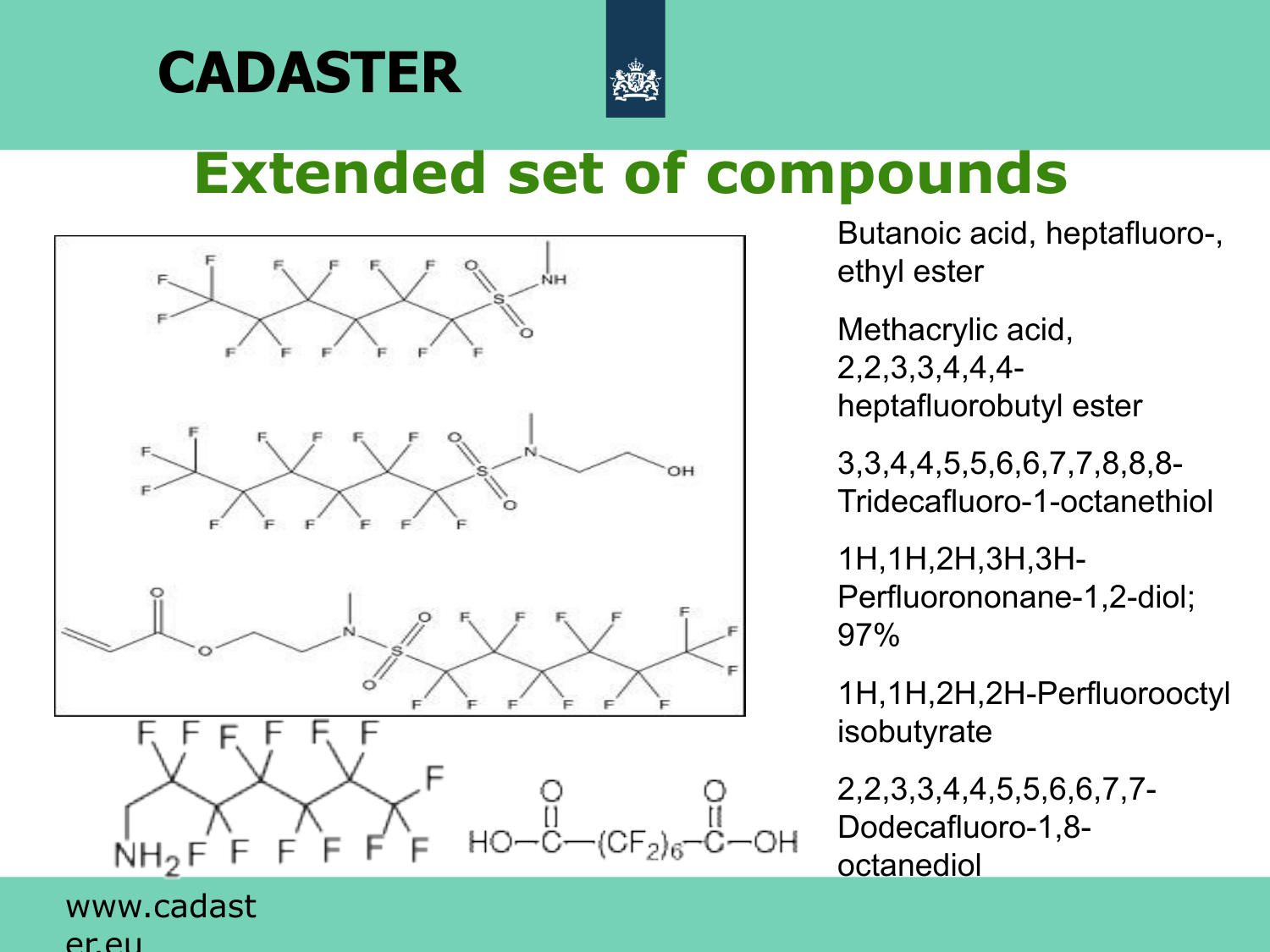



# **Extended set of compounds**



Amine

er.eu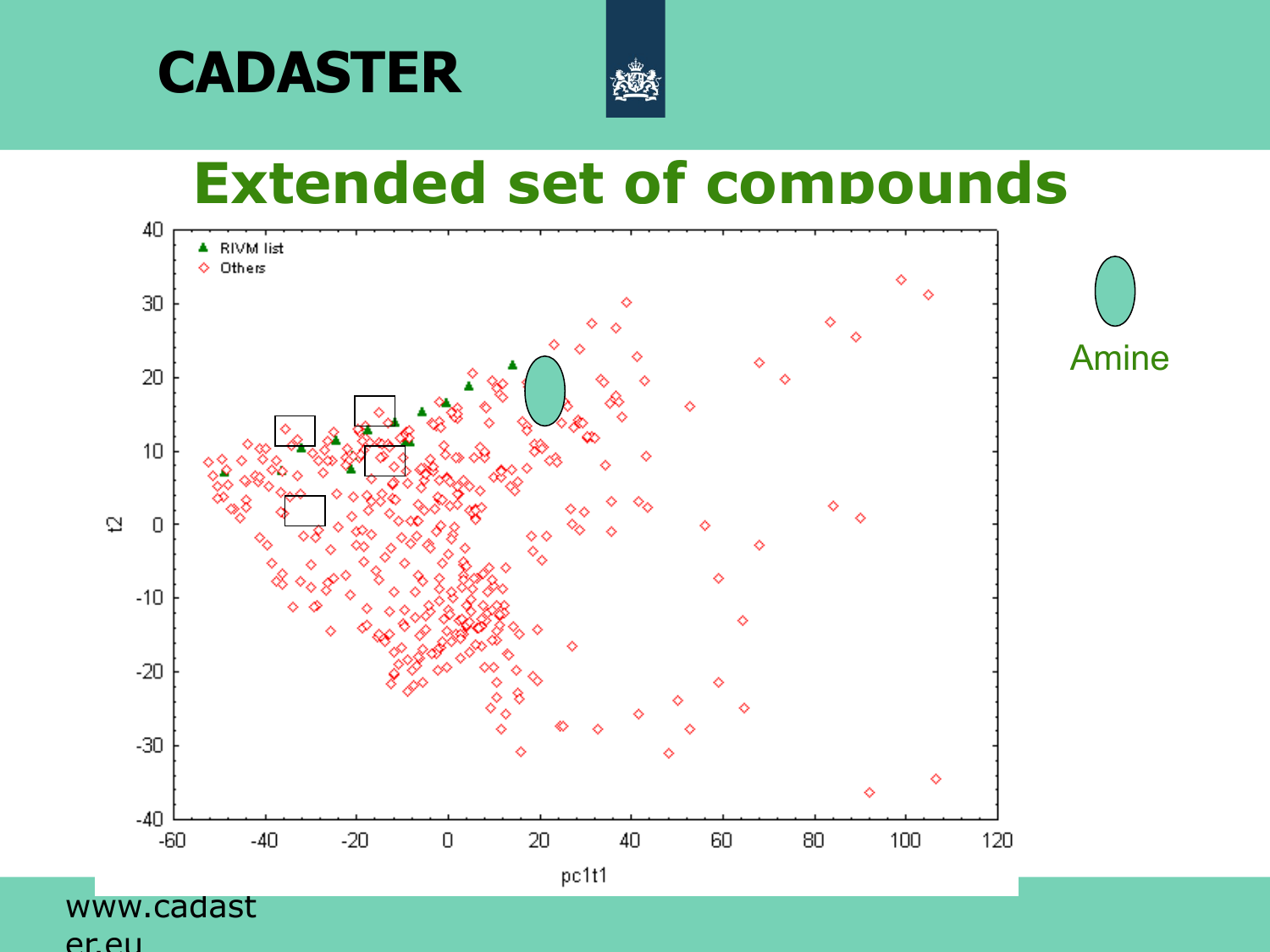



# **Aquatic Testing**

# **Organism End point**

- 
- 
- •Daphnids Survival
- 

- •Lettuce root length elongation
- •Algae Photosynthesis inhibition
	-
- •Zebra fish Early life stage testing (embryo)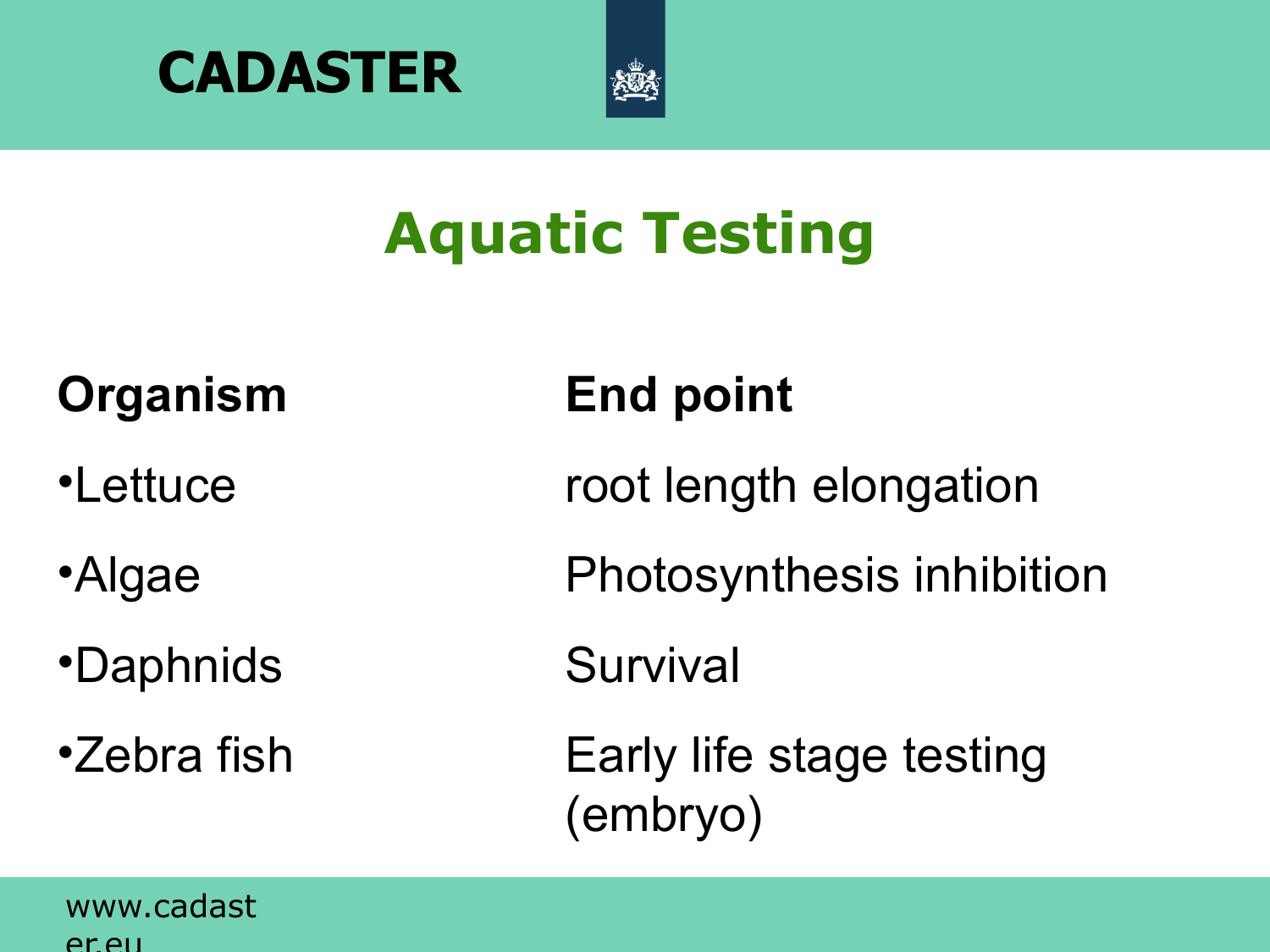

#### **Results - acids**

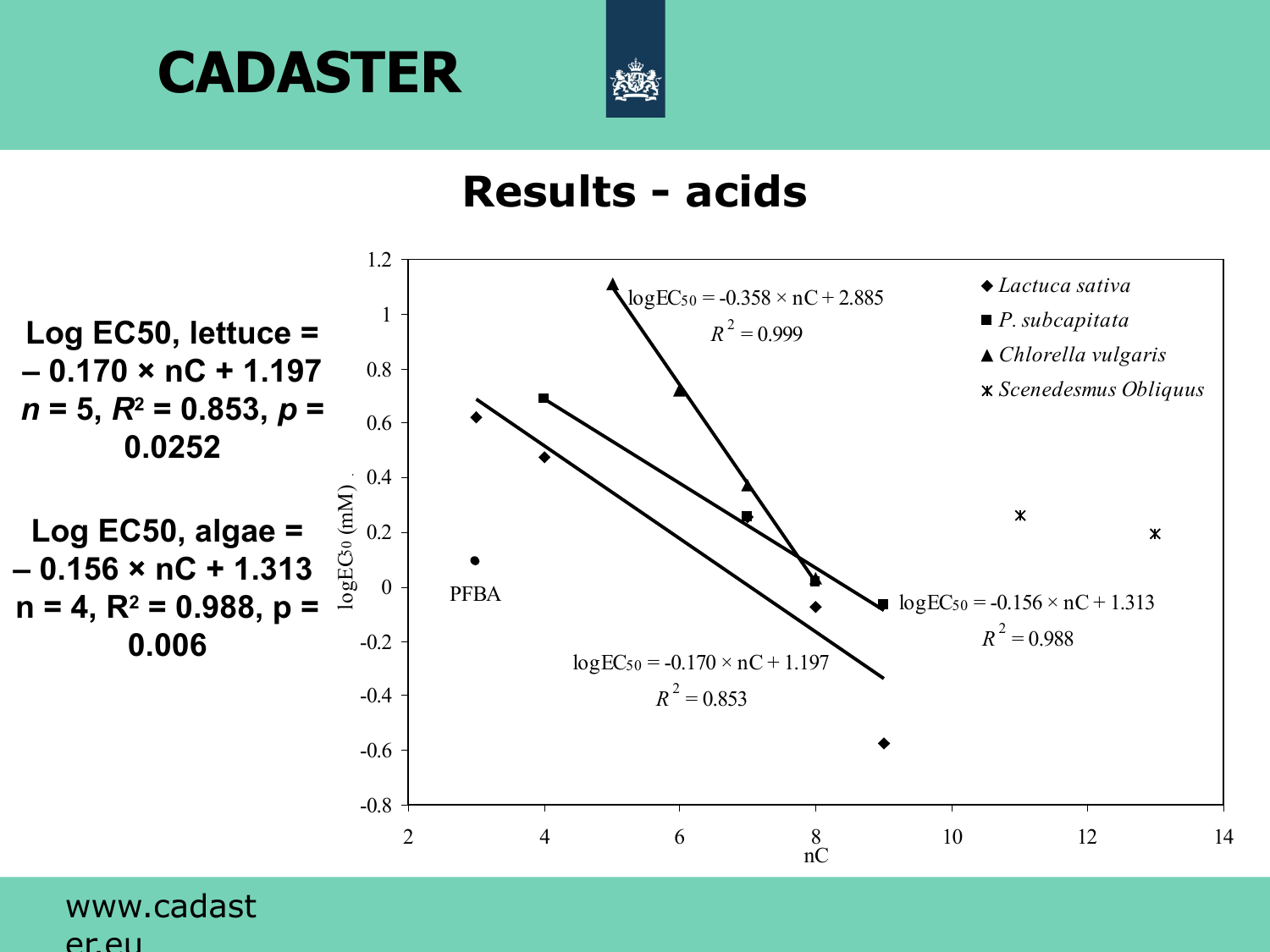



#### **Interspecies extrapolation read across daphnids**

**Daphnia magna Log EC50, 24h = – 0.127 × nC + 0.646 n = 5, R<sup>2</sup> = 0.986, p = 7.090×10-4**

**Log EC50, 48h = – 0.131 × nC + 0.615 n = 6, R<sup>2</sup> = 0.971, p = 3.265×10-4**

**Chydorus sphaericus**

**Log EC50, 24h = – 0.214 × nC + 1.013 n = 7, R<sup>2</sup> = 0.972, p < 0.0001**

**Log EC50, 48h = – 0.221 × nC + 0.876 n = 7, R<sup>2</sup> = 0.925, p = 5.394×10-4**

#### **24h toxicity: Log EC50, C. sphaericus = 1.560 × log EC50, D. magna – 0.113 n = 5, R<sup>2</sup> = 0.888, p = 0.016**

#### **For 48-h toxicity:**

**Log EC50, C. sphaericus = 1.494 × log EC50, D. magna – 0.277 n = 6, R<sup>2</sup> = 0.846, p = 0.009**